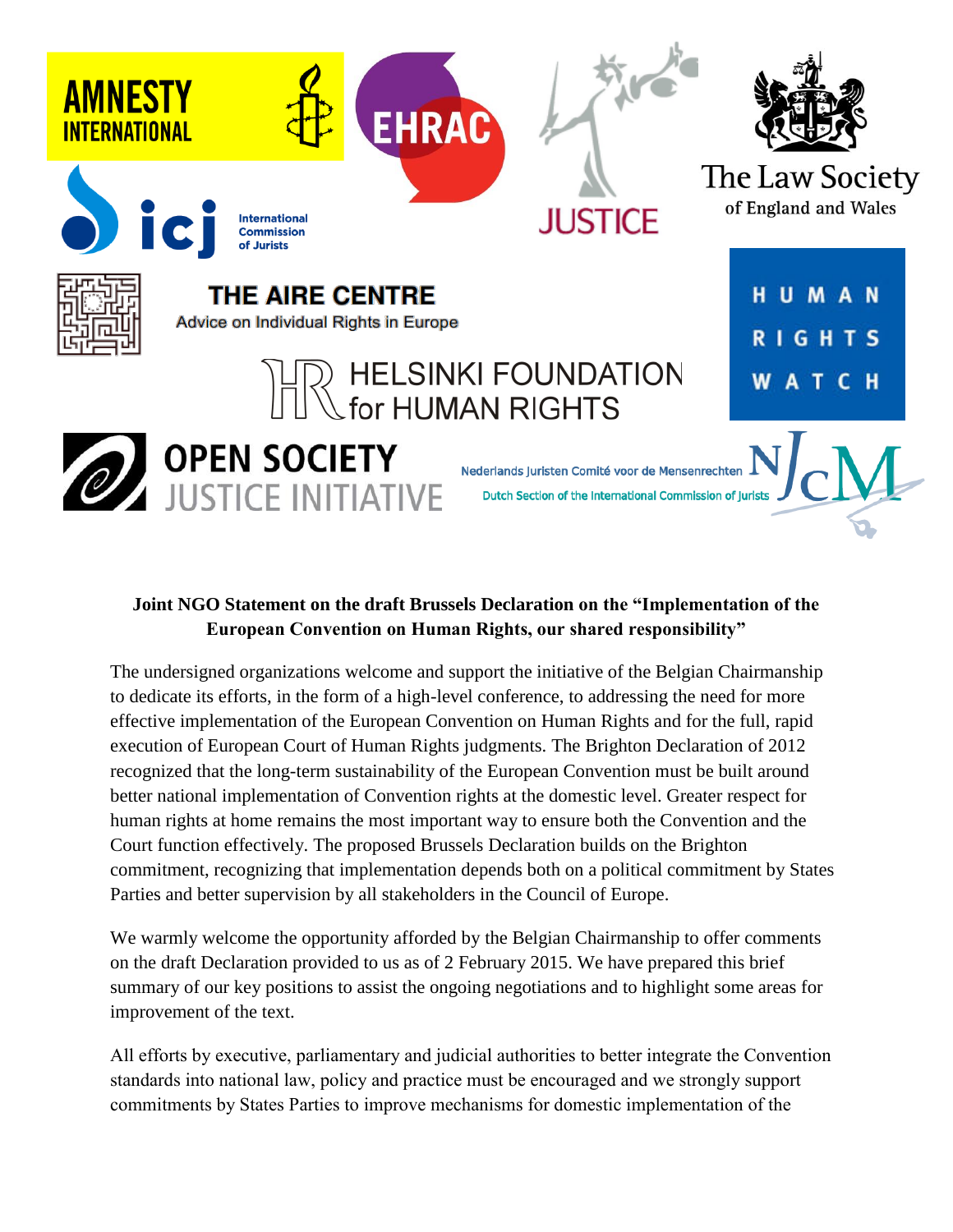Convention. Effective execution of judgments is at the core of securing the effectiveness of the Court and the Convention system as a whole.

There are a number of proposals in the draft Declaration that we therefore welcome. These include:

- Increased cooperation and bilateral dialogue amongst bodies of the Council of Europe and States P arties with regard to implementation of the Convention.
- Enhancing, at the level of both the Committee of Ministers and States Parties, the effectiveness of the system of supervision of the execution of Court judgments.
- The use, in a graduated manner, by the Committee of Ministers of "all of the tools at its disposal" in the supervision process, as well as the calls for it to hold "thematic debates" on issues relating to the execution of judgments and to have national experts with "sufficient authority and expertise" take part in Committee meetings.
- Concrete proposals for how States Parties can better ensure implementation of the Convention at national level, including through the preparation of high-quality action plans and the involvement of national parliaments in the execution process.
- Increased resources for the Department for the Execution of Judgments.

We wish, however, to highlight below our principal concerns with the current draft, as well as recommendations for improvement.

# Declaration

**The invitation to the Court to "maintain its vigilance with regard to respect for the … margin of appreciation" should be removed.** In particular, it is difficult to see this reference to a judicial doctrine of interpretation developed by the Court as being relevant to the issue of execution of judgments. While States have some flexibility regarding the specific types of measure appropriate to execute a Court's judgment, this is not to be confused with the judicial doctrine of the margin of appreciation. In any event, the proposed wording serves to undermine the independence of the Court, as the Conference would be prescribing to it how to apply its juridical doctrine. The use of the term "invites" does not obviate the undue influence and pressure that may be carried by this text.

**Reference to the "need to simplify the procedure for amending Convention provisions of an organizational nature" should be removed.** In particular, as this Declaration's primary focus is on the execution of judgments, a reference to such a simplified amendment procedure does not appear to be relevant.

**Acknowledgement of civil society's role in the implementation of Convention rights should be added.** Civil society has played an important role—both domestically, in cooperation with States Parties, and through the provision of information to the Committee of Ministers—in the effective implementation of the Convention and the execution of judgments. Given the reference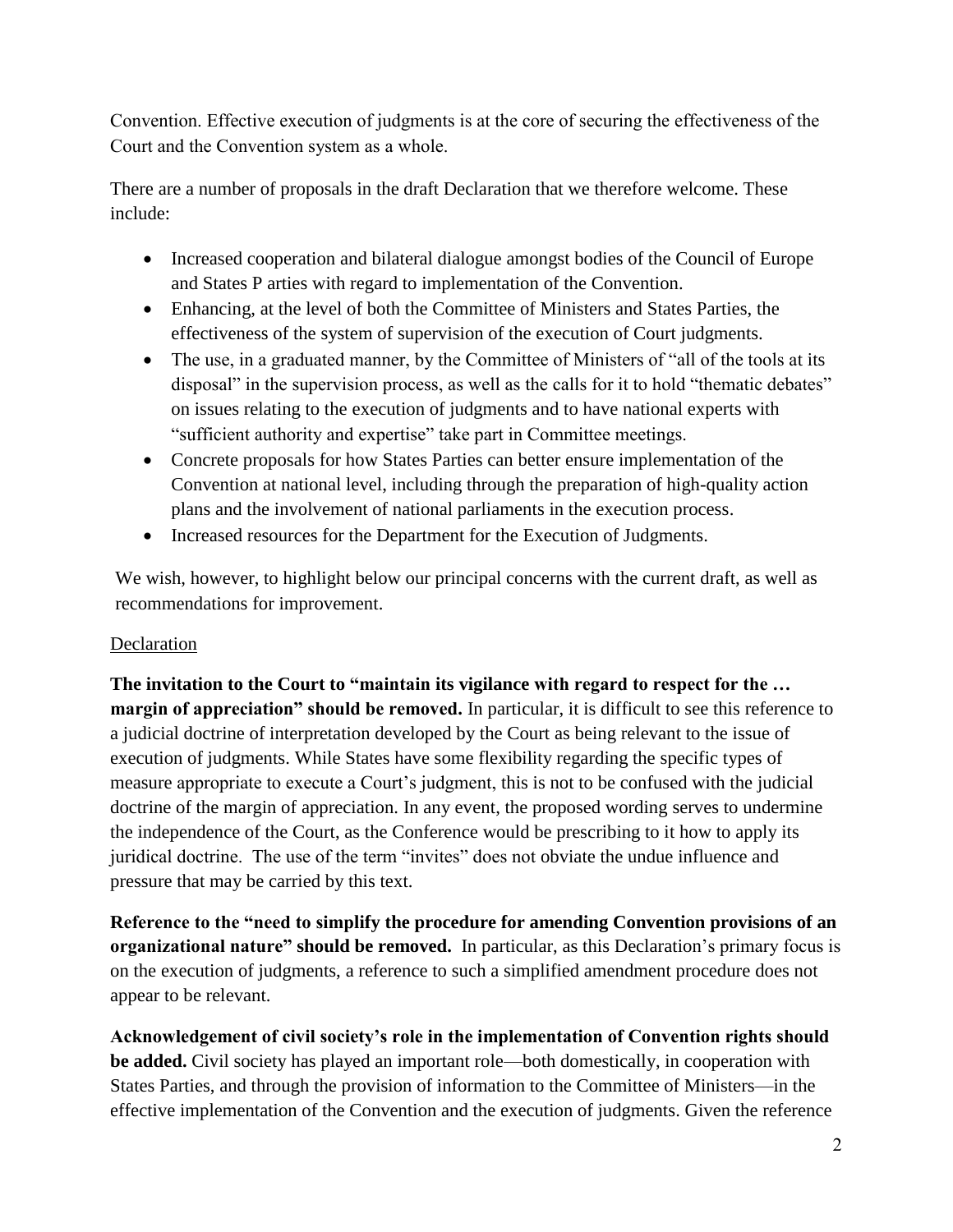to civil society in the search for effective means to implement the Action Plan, such a reference should naturally be included in the Declaration as well.

### Action Plan

## A. Interpretation and implementation of the Convention by the Court

**The invitation to the Court to "seek to obtain a qualified majority" in certain cases should be removed.** Such an invitation relating to a purely organizational matter internal to the Court and intrinsic to the judicial function trespasses on the independence of the Court and the principles of the Convention system as a whole. Moreover, it would encourage judges to treat judgments as objects in political "horse-trading" in a manner inconsistent with their judicial office and effectively serve to accord greater weight to the views of individual judges.

### B. Implementation of the Convention at national level

**"[E]nabling a reinforcement of national synergies" should be encouraged over the value of a "relay" mechanism" per se; furthermore, the "if appropriate" language with respect to civil society participation should be deleted.** We strongly support the promotion of close cooperation amongst executive authorities, judiciary authorities, members of parliament, National Human Rights Institutions (NHRIs), and civil society; however, the inclusion of "if appropriate" with respect to the latter is misplaced and unfortunate. While this clause may be intended to refer solely to NHRIs or related institutions (which evidently do not exist in all States Parties), we do not see any circumstances when it would be inappropriate to involve civil society representatives in a coordinated approach to the execution of judgments. Furthermore, while cooperation amongst national-level stakeholders is essential in supervising the execution of judgment, the emphasis on a "relay" mechanism per se could be to read to suggest necessity or desirability of establishing a uniform process across all States Parties. Such a one-size-fits all approach could have the unfortunate consequence in certain instances of undercutting, rather than bolstering effective national implementation. A more general wording encouraging the creation of appropriate supervision structures may therefore be more appropriate.

**The role that civil society actors can play in supporting the efforts of States Parties to better embed Convention rights at the national level should be clearly stated.** It is evident that implementation is most successful where national-level civil society participation is recognized as an integrated part of the implementation process. Similarly, where States Parties struggle with non-implementation, it is often civil society that drives the process for change.

#### C. Supervision of the execution of Judgments

**Clarify that the Committee of Ministers shall be entitled to consider any communications from other international organizations or bodies under Rule 9(2), as well as nongovernmental organizations and National Human Rights Institutions.** Assuming that this is the intended purpose of this provision the text, as currently drafted, is not clear.